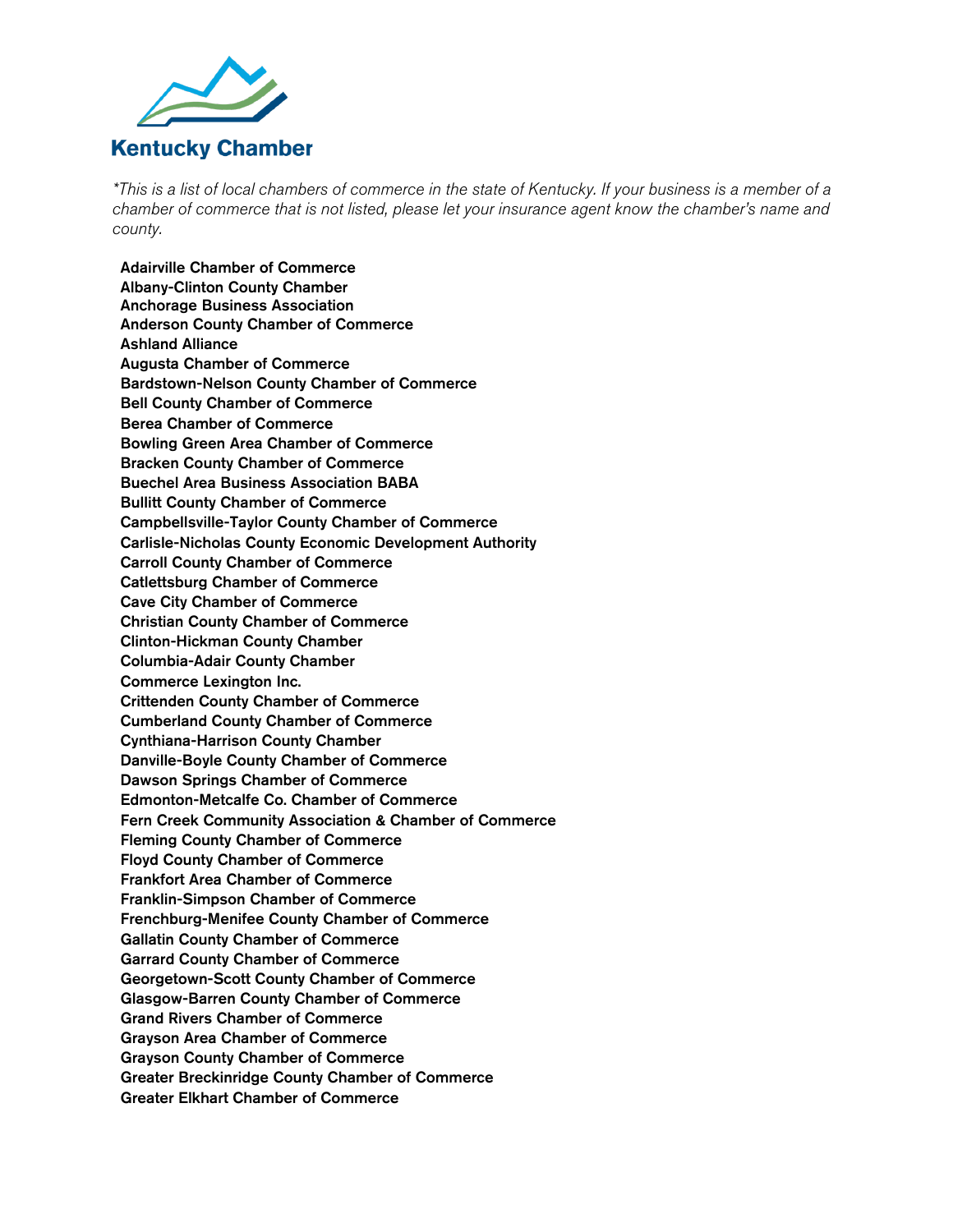

*\*This is a list of local chambers of commerce in the state of Kentucky. If your business is a member of a chamber of commerce that is not listed, please let your insurance agent know the chamber's name and county.* 

## Greater Louisville Inc.

Greater Muhlenberg Chamber of Commerce Greater Owensboro Chamber of Commerce Greensburg-Green County Chamber of Commerce Hancock County Chamber of Commerce Hardin County Chamber of Commerce Harlan County Chamber of Commerce Harrison County Chamber of Commerce Hart County Chamber of Commerce Hazard-Perry County Chamber of Commerce Henderson Chamber of Commerce Henry County Chamber of Commerce Hickman Chamber of Commerce Hopkins County Regional Chamber of Commerce Iroquois Area Business Association Irvine Chamber of Commerce Jackson County Chamber of Commerce Jackson-Breathitt County Chamber of Commerce Jeffersontown Chamber, J-town Chamber Jessamine County Chamber of Commerce Kentucky Chamber of Commerce Kentucky Lake Chamber of Commerce in Marshall County Knott County Chamber of Commerce Knox County Chamber of Commerce Lake Barkley Chamber of Commerce LaRue County Chamber of Commerce Letcher County Chamber of Commerce Lewis County Chamber of Commerce Liberty-Casey County Chamber of Commerce Lincoln County Chamber of Commerce Logan County Chamber of Commerce London-Laurel County Chamber of Commerce Louisville Independent Business Alliance (LIBA) Main Street Association Manchester-Clay County Chamber of Commerce Marion County Chamber of Commerce Mayfield-Graves County Chamber of Commerce Maysville-Mason County Area Chamber of Commerce McCreary County Chamber of Commerce McLean County chamber Meade County Area Chamber of Commerce Mercer Chamber of Commerce Middletown Chamber of Commerce/Louisville East